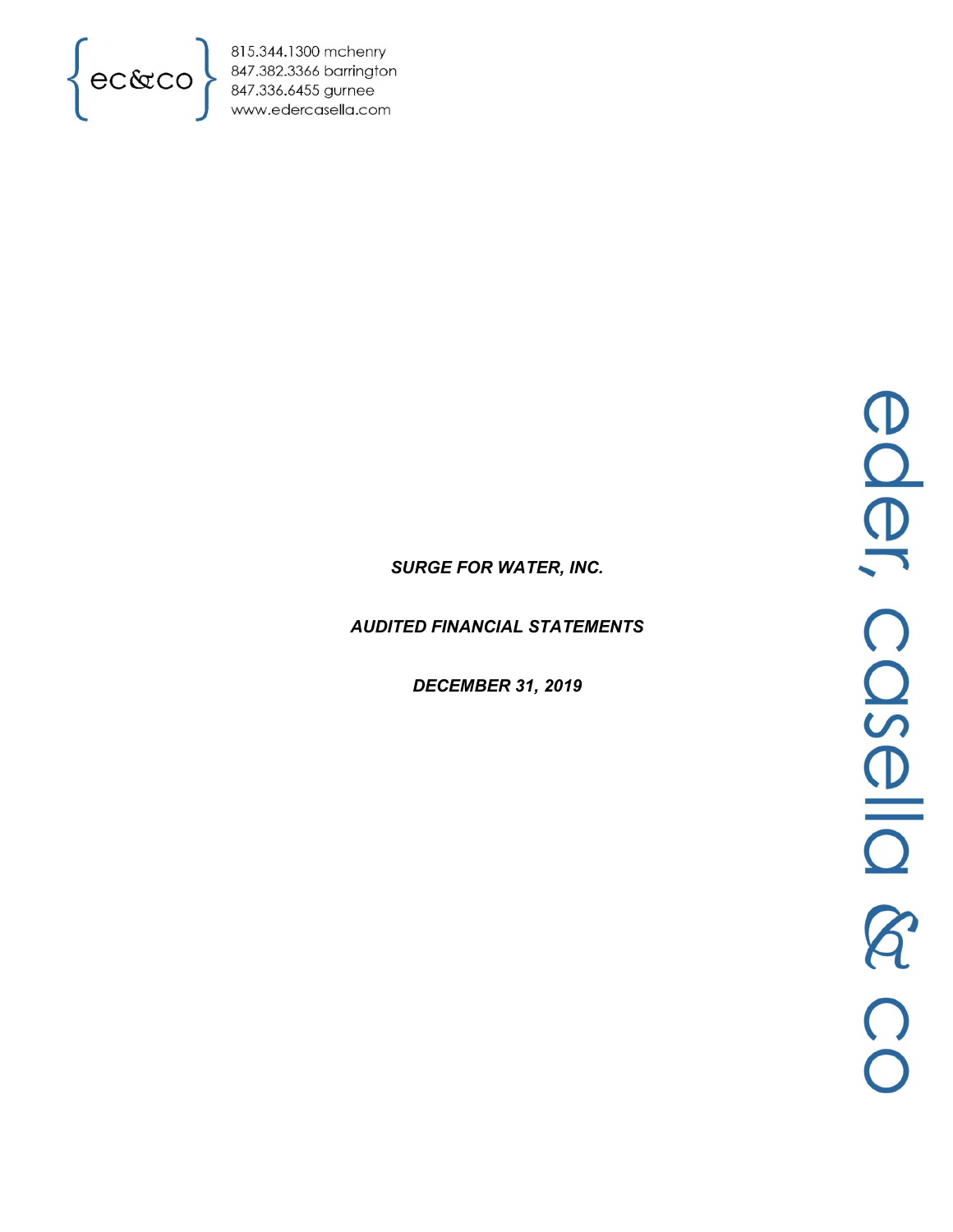# SURGE FOR WATER, INC.

# TABLE OF CONTENTS

# DECEMBER 31, 2019

| INDEPENDENT AUDITOR'S REPORT     |   |
|----------------------------------|---|
| STATEMENT OF FINANCIAL POSITION  | 3 |
| STATEMENT OF ACTIVITIES          | 4 |
| STATEMENT OF FUNCTIONAL EXPENSES | 5 |
| STATEMENT OF CASH FLOWS          | 6 |
| NOTES TO FINANCIAL STATEMENTS    |   |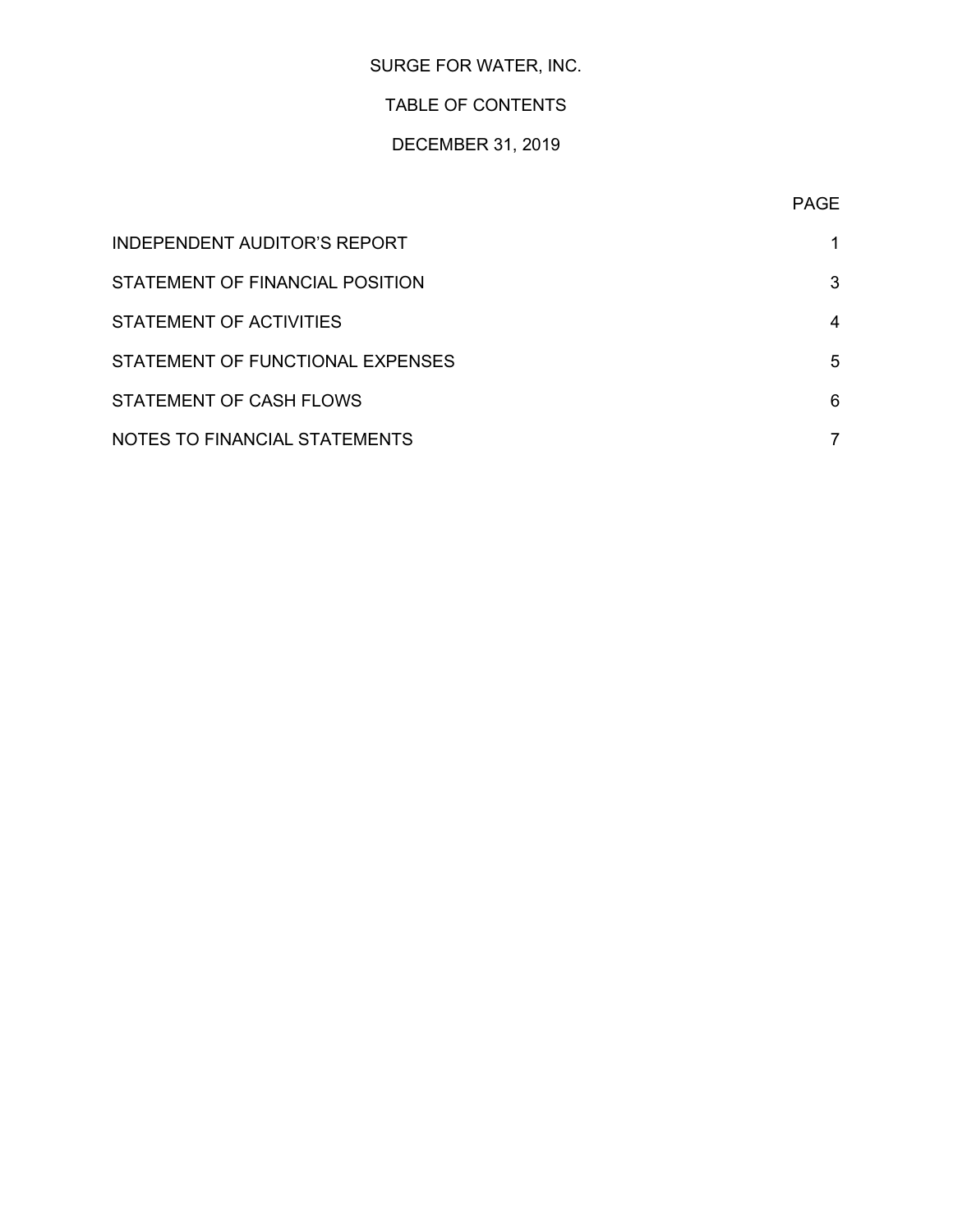

815.344.1300 mchenry 847.382.3366 barrington<br>847.382.3366 barrington<br>www.edercasella.com

# INDEPENDENT AUDITOR'S REPORT

To the Board of Directors Surge for Water, Inc. Chicago, Illinois

We have audited the accompanying financial statements of

Surge for Water, Inc. (a nonprofit organization)

which comprise the statement of financial position as of December 31, 2019, and the related statements of activities, functional expenses, and cash flows for the year then ended, and the related notes to the financial statements.

# Management's Responsibility for the Financial Statements

Management is responsible for the preparation and fair presentation of these financial statements in accordance with accounting principles generally accepted in the United States of America; this includes the design, implementation, and maintenance of internal control relevant to the preparation and fair presentation of financial statements that are free from material misstatement, whether due to fraud or error.

# Auditor's Responsibility

Our responsibility is to express an opinion on these financial statements based on our audit. We conducted our audit in accordance with auditing standards generally accepted in the United States of America. Those standards require that we plan and perform the audit to obtain reasonable assurance about whether the financial statements are free from material misstatement.

An audit involves performing procedures to obtain audit evidence about the amounts and disclosures in the financial statements. The procedures selected depend on the auditor's judgment, including the assessment of the risks of material misstatement of the financial statements, whether due to fraud or error. In making those risk assessments, the auditor considers internal control relevant to the Organization's preparation and fair presentation of the financial statements in order to design audit procedures that are appropriate in the circumstances, but not for the purpose of expressing an opinion on the effectiveness of the Organization's internal control. Accordingly, we express no such opinion. An audit also includes evaluating the appropriateness of accounting policies used and the reasonableness of significant accounting estimates made by management, as well as evaluating the overall presentation of the financial statements.

We believe that the audit evidence we have obtained is sufficient and appropriate to provide a basis for our audit opinion.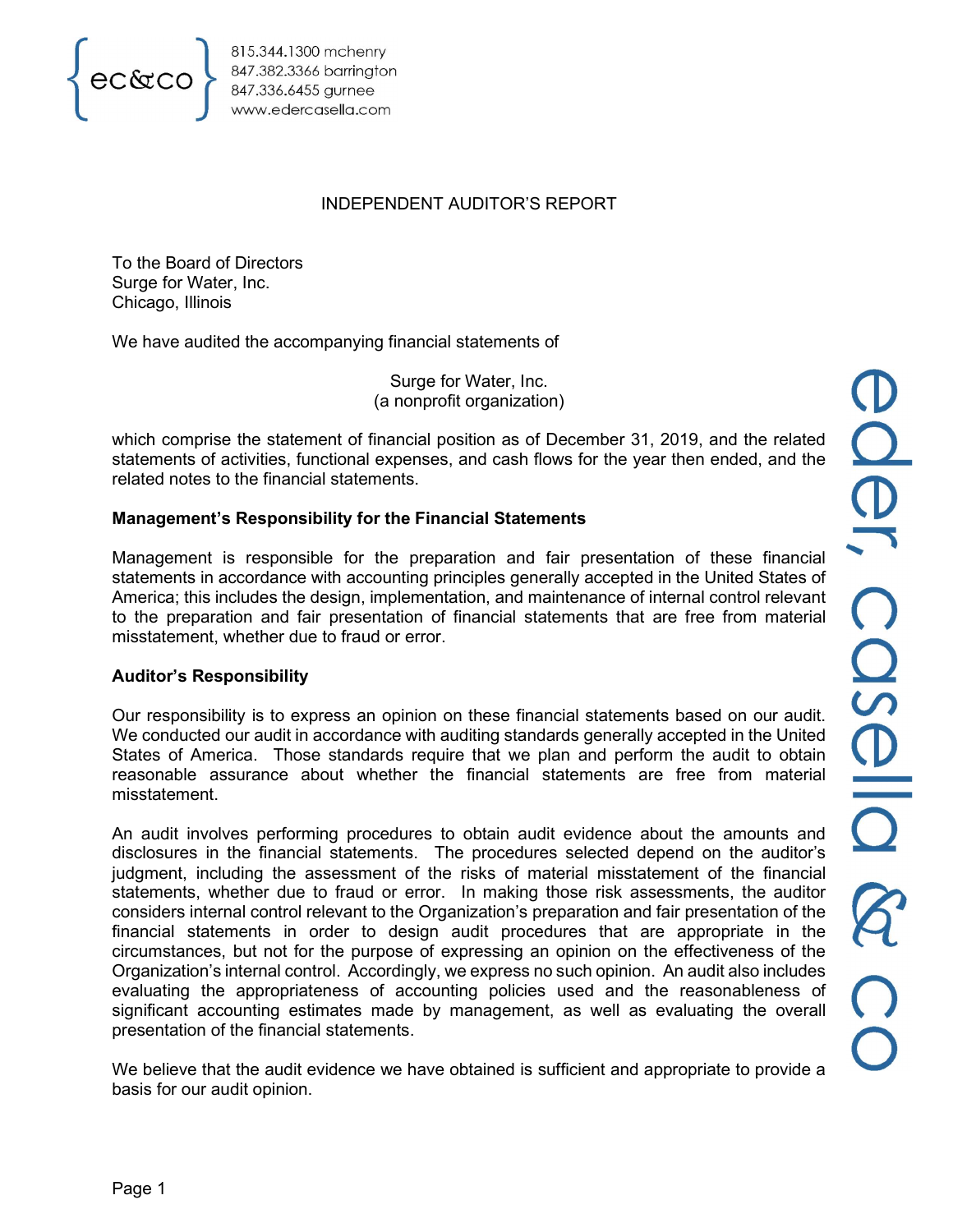# Opinion

In our opinion, the financial statements referred to above present fairly, in all material respects, the financial position of Surge for Water, Inc. as of December 31, 2019, and the changes in its net assets and cash flows for the year then ended in accordance with accounting principles generally accepted in the United States of America.

Eder, Casella & Co.

EDER, CASELLA & CO. Certified Public Accountants

McHenry, Illinois May 8, 2020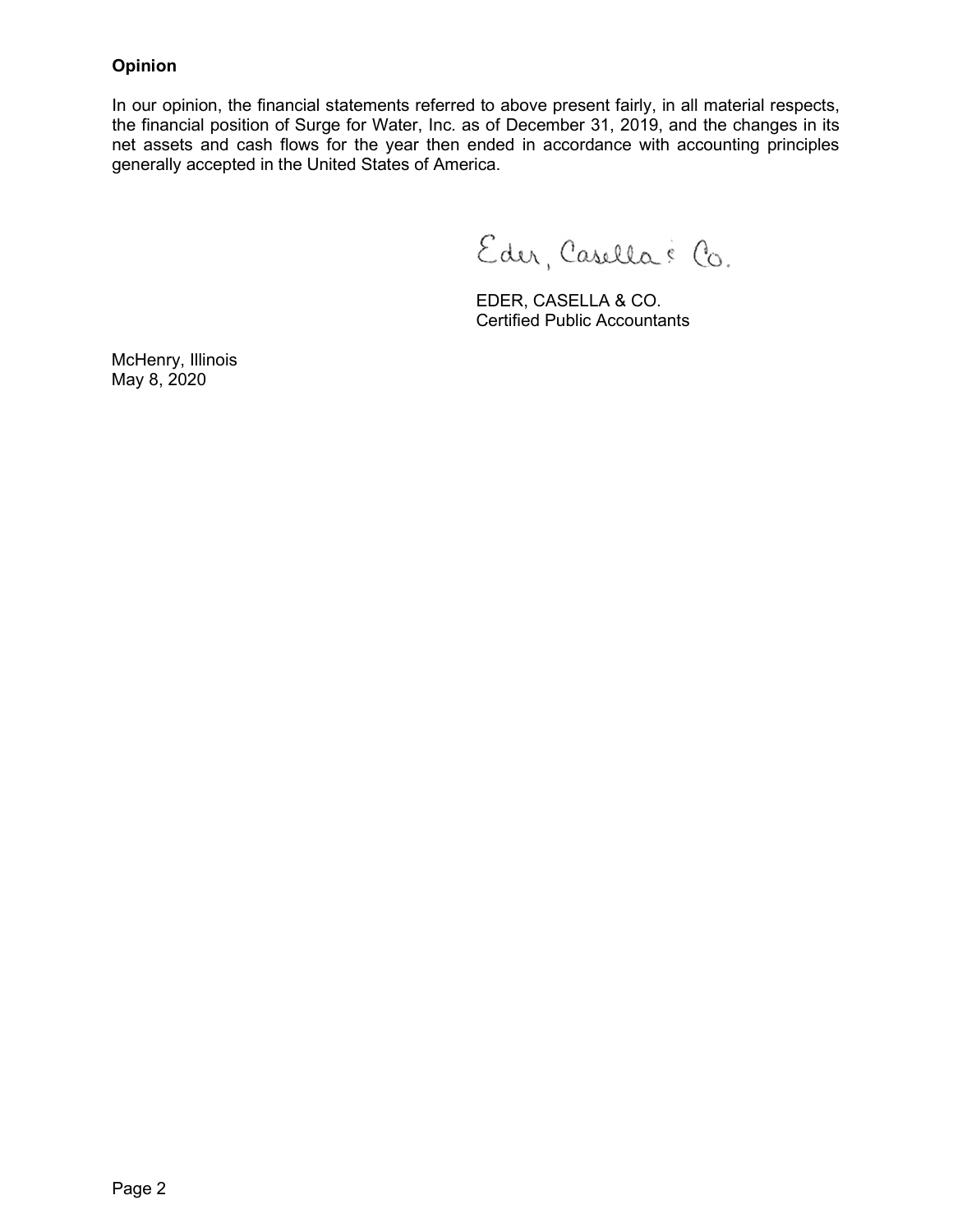#### SURGE FOR WATER, INC. STATEMENT OF FINANCIAL POSITION DECEMBER 31, 2019

| <b>ASSETS</b><br><b>CURRENT ASSETS</b>                  |               |               |
|---------------------------------------------------------|---------------|---------------|
| Cash and Cash Equivalents                               | \$<br>158,912 |               |
| <b>Contributions Receivable</b>                         | 70,537        |               |
| Prepaid expenses                                        | 2,340         |               |
| <b>Total Current Assets</b>                             |               | \$<br>231,789 |
| Investments                                             |               | 15,184        |
| <b>TOTAL ASSETS</b>                                     |               | 246,973       |
|                                                         |               |               |
| <b>LIABILITIES</b>                                      |               |               |
| <b>CURRENT LIABILITIES</b>                              |               |               |
| <b>Accounts Payable</b>                                 | \$<br>2,798   |               |
| Payroll Liabilities<br><b>Total Current Liabilities</b> | 2,345         | \$<br>5,143   |
|                                                         |               |               |
| <b>TOTAL LIABILITIES</b>                                |               | 5,143         |
| <b>NET ASSETS</b>                                       |               |               |
| <b>Without Donor Restrictions</b>                       |               | \$<br>167,838 |
| <b>With Donor Restrictions</b>                          |               | 73,992        |
| <b>Total Net Assets</b>                                 |               | 241,830       |
|                                                         |               |               |
| TOTAL LIABILITIES AND NET ASSETS                        |               | \$<br>246,973 |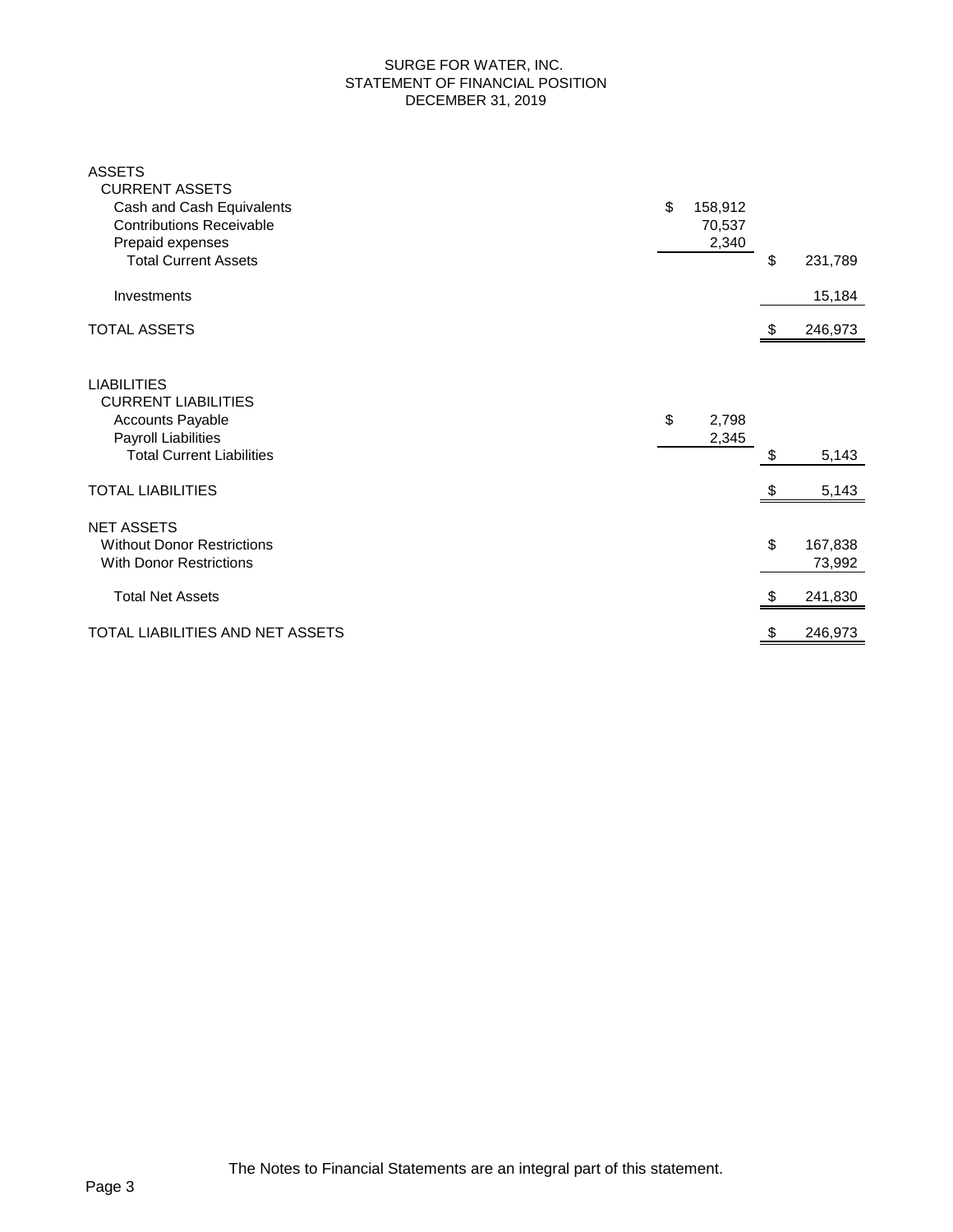#### SURGE FOR WATER, INC. STATEMENT OF ACTIVITIES YEAR ENDED DECEMBER 31, 2019

|                                                         | <b>Without Donor</b><br>Restrictions |               | <b>With Donor</b><br>Restricted | Total         |
|---------------------------------------------------------|--------------------------------------|---------------|---------------------------------|---------------|
| OPERATING REVENUES, GAINS, AND OTHER SUPPORT<br>Support |                                      |               |                                 |               |
| Contributions                                           | \$<br>202,812                        | \$            | 73,992                          | \$<br>276,804 |
| Sponsorships                                            | 125,103                              |               |                                 | 125,103       |
| <b>Special Events</b>                                   | 158,357                              |               |                                 | 158,357       |
| <b>Other Revenue</b>                                    |                                      |               |                                 |               |
| Return on Investment, Net                               | 3,145                                |               |                                 | 3,145         |
| Net Assets Released from Restriction                    | 63,026                               |               | (63,026)                        |               |
| <b>TOTAL REVENUE</b>                                    | \$<br>552,443                        | \$            | 10,966                          | \$<br>563,409 |
| <b>EXPENSES</b>                                         |                                      |               |                                 |               |
| <b>Program Services</b>                                 | \$<br>347,537                        | \$            |                                 | \$<br>347,537 |
| <b>Supporting Services</b>                              |                                      |               |                                 |               |
| <b>Management and General Expenses</b>                  | 53,694                               |               |                                 | 53,694        |
| <b>Fundraising Expenses</b>                             | 63,094                               |               |                                 | 63,094        |
| Cost of Direct Benefit to Donor                         | 55,477                               |               |                                 | 55,477        |
| <b>TOTAL EXPENSES</b>                                   | \$<br>519,802                        | $\frac{1}{2}$ |                                 | \$<br>519,802 |
| <b>CHANGE IN NET ASSETS</b>                             | \$<br>32,641                         | \$            | 10,966                          | \$<br>43,607  |
| NET ASSETS AT BEGINNING OF YEAR                         | 135,197                              |               | 63,026                          | 198,223       |
| NET ASSETS AT END OF YEAR                               | \$<br>167,838                        | \$            | 73,992                          | \$<br>241,830 |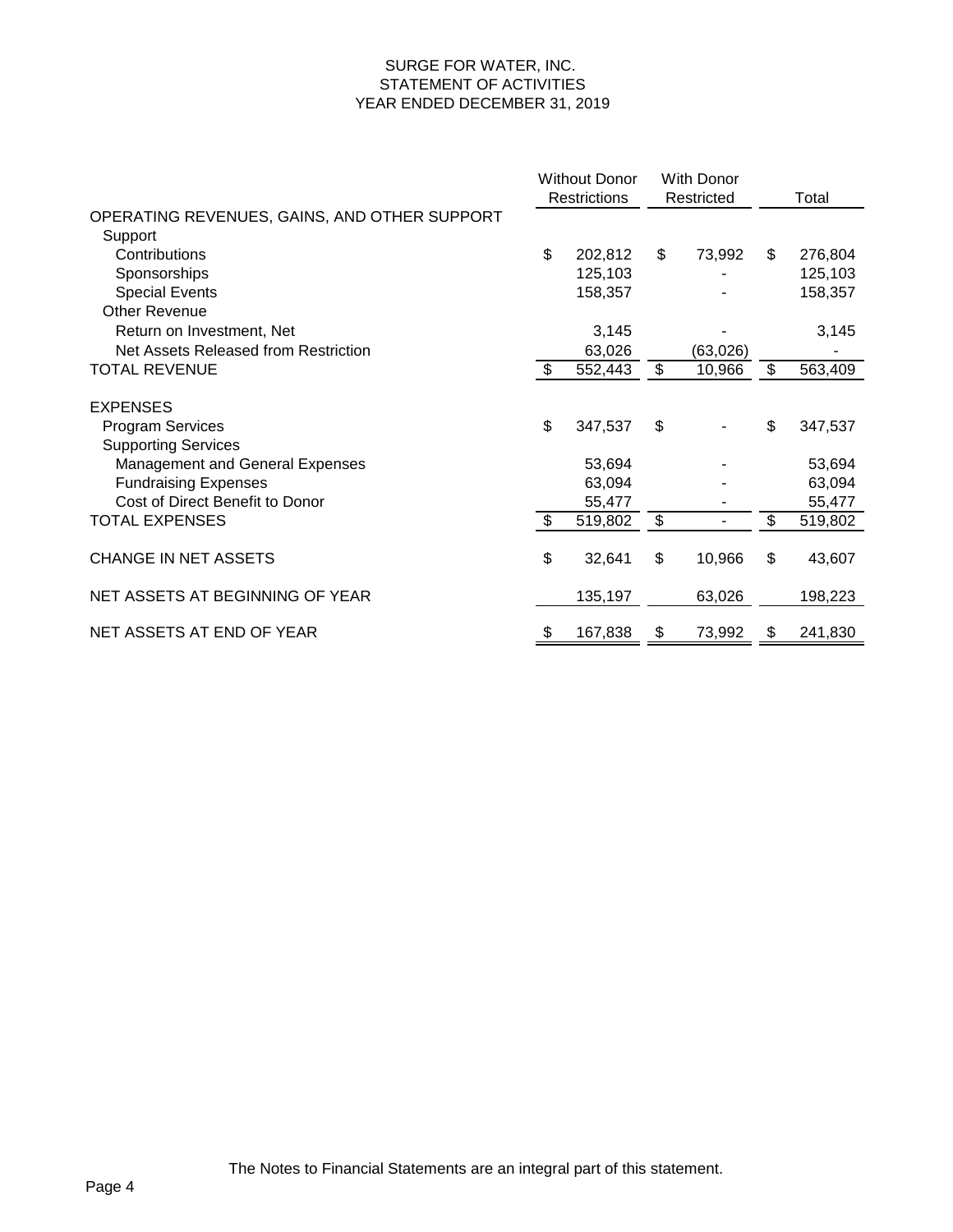#### SURGE FOR WATER, INC. STATEMENT OF FUNCTIONAL EXPENSES YEAR ENDED DECEMBER 31, 2019

|                                           |          |    |             | <b>Supporting Services</b> |                  |               |               |
|-------------------------------------------|----------|----|-------------|----------------------------|------------------|---------------|---------------|
|                                           |          |    |             |                            |                  | Total         |               |
|                                           | Program  |    | Management  |                            | Cost of Direct   | Supporting    |               |
|                                           | Services |    | and General | Fundraising                | Benefit to Donor | Services      | Total         |
| <b>Administrative Expense</b>             | \$       | \$ | 261         | \$                         | \$               | \$<br>261     | \$<br>261     |
| Bank charges and credit card fees         | 707      |    | 1,674       | 10,237                     |                  | 11,911        | 12,618        |
| Computer expenses                         |          |    | 2,052       |                            |                  | 2,052         | 2,052         |
| Direct support for field project partners | 306,868  |    |             |                            |                  |               | 306,868       |
| Dues and Subscriptions                    |          |    |             | 3,142                      |                  | 3,142         | 3,142         |
| Insurance                                 |          |    | 590         |                            |                  | 590           | 590           |
| Meals & Entertainment                     |          |    | 1,083       | 134                        | 24,665           | 25,882        | 25,882        |
| Miscellaneous Expense                     |          |    |             | 1,689                      |                  | 1,689         | 1,689         |
| Occupancy                                 |          |    |             |                            | 9,843            | 9,843         | 9,843         |
| Payroll Fees                              |          |    | 504         |                            |                  | 504           | 504           |
| Payroll Taxes                             | 2,619    |    | 1,996       | 2,765                      |                  | 4,761         | 7,380         |
| Postage and printing                      | 31       |    | 737         | 51                         |                  | 788           | 819           |
| Prizes                                    |          |    |             |                            | 20,969           | 20,969        | 20,969        |
| <b>Professional Fees</b>                  | 753      |    | 14,523      | 808                        |                  | 15,331        | 16,084        |
| Program promotion                         |          |    | 2,202       |                            |                  | 2,202         | 2,202         |
| Salaries and Wages                        | 34,230   | \$ | 20,586      | 36,139                     |                  | 56,725        | 90,955        |
| Supplies                                  |          |    |             | 6,590                      |                  | 6,590         | 6,590         |
| Office Expense                            |          |    | 965         |                            |                  | 965           | 965           |
| <b>Taxes and Licenses</b>                 |          |    | 126         | 147                        |                  | 273           | 273           |
| Telephone                                 |          |    | 1,235       |                            |                  | 1,235         | 1,235         |
| Training                                  | 993      |    | 4,797       |                            |                  | 4,797         | 5,790         |
| Travel                                    | 1,336    |    | 363         | 1,392                      |                  | 1,755         | 3,091         |
|                                           | 347,537  | S. | 53,694      | \$<br>63,094               | \$<br>55,477     | \$<br>172,265 | \$<br>519,802 |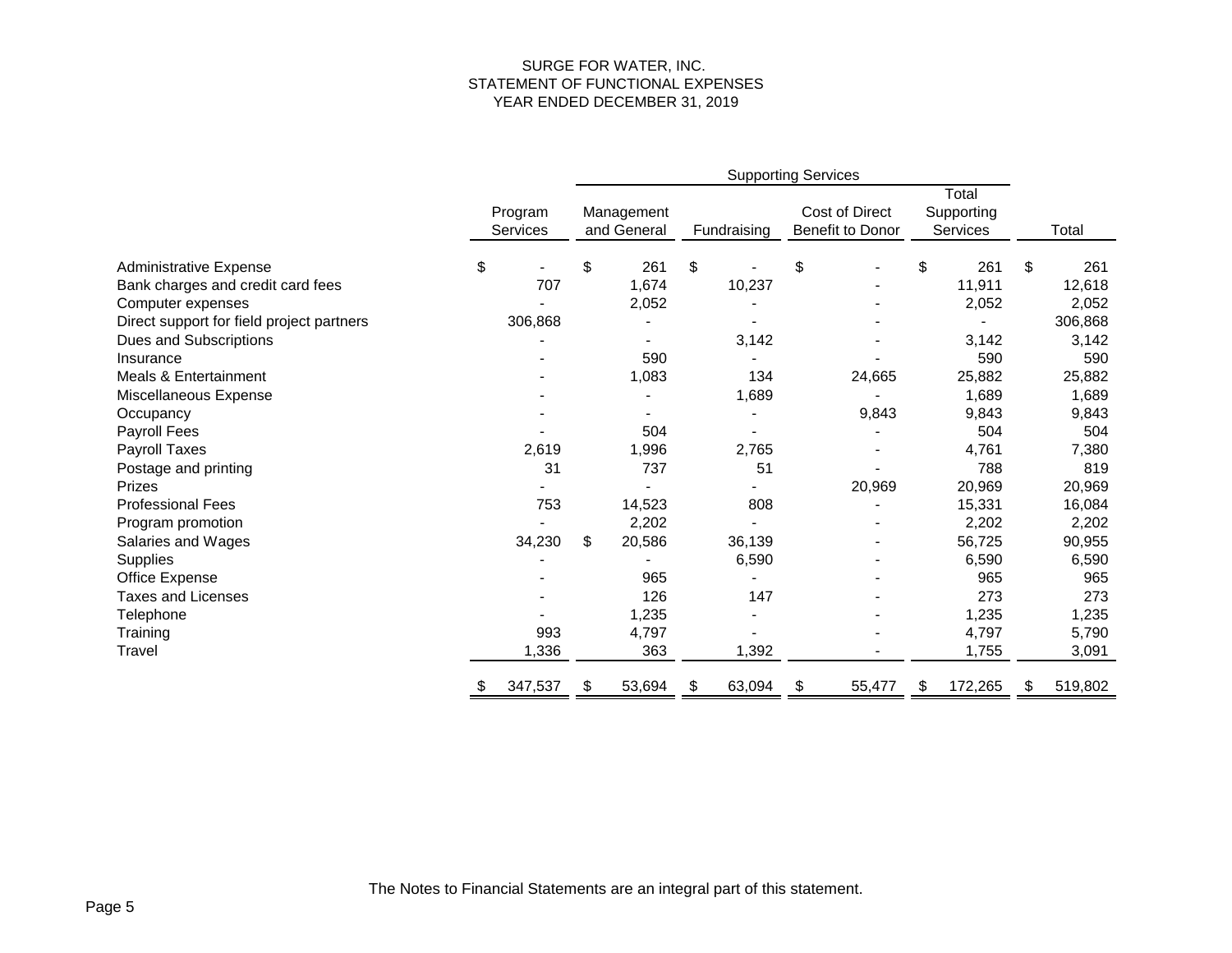#### SURGE FOR WATER, INC. STATEMENT OF CASH FLOWS YEAR ENDED DECEMBER 31, 2019

| CASH FLOWS FROM OPERATING ACTIVITIES                            |               |                 |
|-----------------------------------------------------------------|---------------|-----------------|
| Change in Net Assets                                            | \$<br>43,607  |                 |
| Adjustments to Reconcile Change in Net Assets                   |               |                 |
| to Net Cash Used by Operating Activities                        |               |                 |
| Unrealized (Gains)/Losses                                       | (2,965)       |                 |
| Decrease/(Increase) in Assets:                                  |               |                 |
| <b>Contributions Receivable</b>                                 | (70, 537)     |                 |
| <b>Prepaid Expenses</b>                                         | (2,310)       |                 |
| Increase/(Decrease) in Liabilities                              |               |                 |
| <b>Accounts Payable</b>                                         | (9,279)       |                 |
| <b>Payroll Liabilities</b>                                      | 1,387         |                 |
| Net Cash Flows Provided/(Used) by Operating Activities          |               | \$<br>(40,097)  |
| CASH FLOWS FROM INVESTING ACTIVITIES<br>Purchase of Investments | \$<br>(2,641) |                 |
| Net Cash Flows Provided/(Used) by Investing Activities          |               | (2,641)         |
| CASH FLOWS FROM FINANCING ACTIVITIES                            |               |                 |
| NET INCREASE/(DECREASE) IN CASH AND CASH EQUIVALENTS            |               | \$<br>(42, 738) |
| CASH AND CASH EQUIVALENTS - BEGINNING OF YEAR                   |               | 201,650         |
| CASH AND CASH EQUIVALENTS - END OF YEAR                         |               | \$<br>158,912   |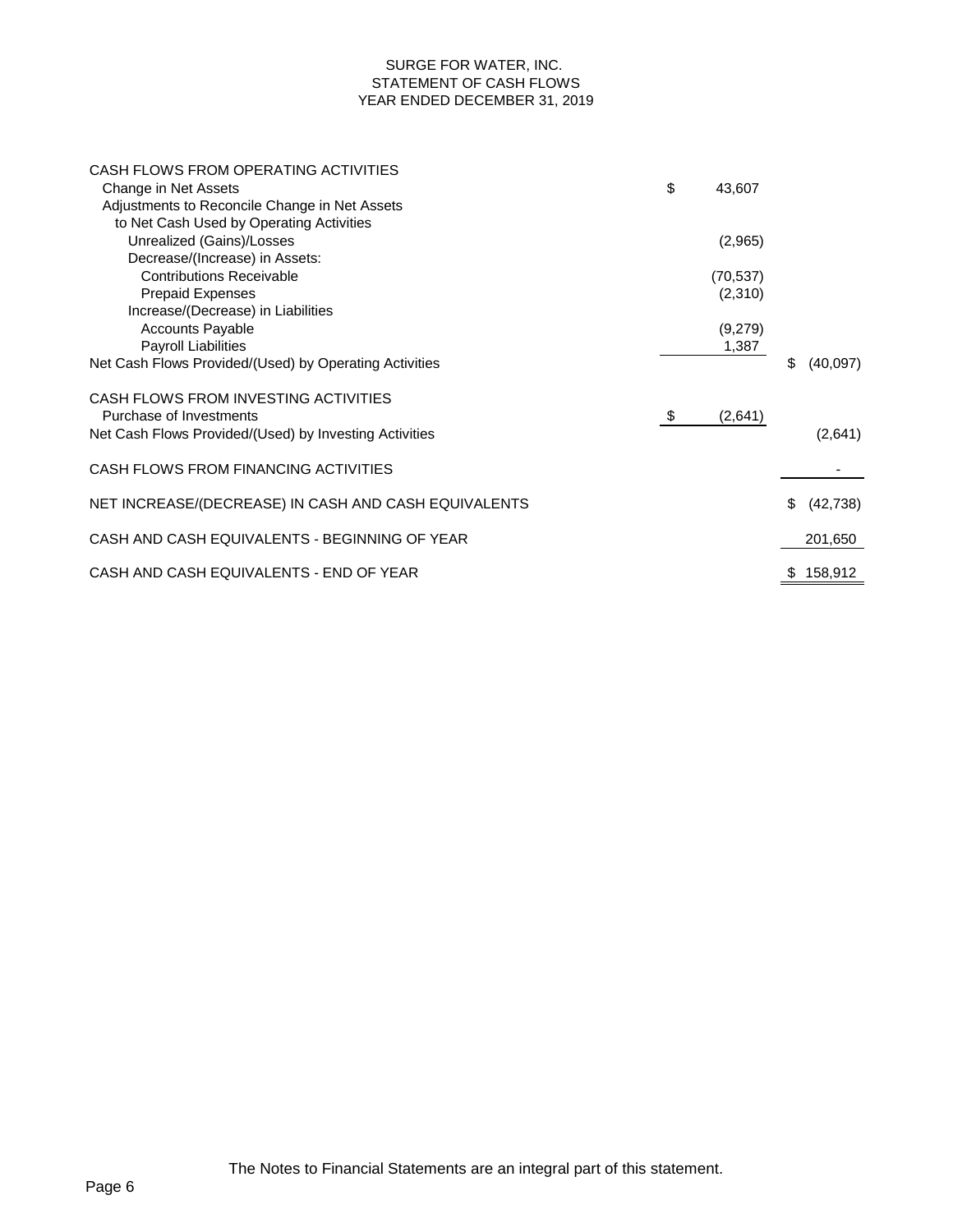# SURGE FOR WATER, INC.

# NOTES TO FINANCIAL STATEMENTS

### DECEMBER 31, 2019

### NOTE 1 - SUMMARY OF SIGNIFICANT ACCOUNTING POLICIES

#### A. Nature of Operations

Surge for Water, Inc. (Organization), is an Illinois not-for-profit corporation formed in 2012. The Organization's purpose is to fund projects that provide access to safe water, sanitation and hygiene; to engage, educate and empower communities around the world; and to invest in innovation that drive sustainable solutions.

The Organization is supported primarily from private donors, sponsorships and fundraising.

#### B. Basis of Accounting and Financial Statement Presentation

The financial statements have been prepared on the accrual basis of accounting in accordance with generally accepted accounting principles (GAAP) and accordingly reflect all significant receivables, payables and other liabilities.

#### C. Financial Statement Presentation

Net assets and revenues, expenses, gains, and losses are classified based on the existence or absence of donor-imposed restrictions. Net assets of the Organization and changes therein are classified and reported as follows:

Net Assets without Donor Restrictions - Net assets that are not subject to donor-imposed restrictions and may be expended for any purpose in performing the primary objectives of the organization. These assets may be used at the discretion of the Organization's management and the board of directors.

Net Assets with Donor Restrictions – Net assets subject to stipulations imposed by donors and grantors. Some donor restrictions are temporary in nature; those restrictions will be met by actions of the Organization or by the passage of time. Other donor restrictions are perpetual in nature, where by the donor has stipulated the funds be maintained in perpetuity.

#### D. Cash and Cash Equivalents

Cash and cash equivalents are considered to be cash on hand, checking accounts, savings accounts, money market accounts, and short-term investments with original maturities of three months or less from the date of acquisition. Cash equivalents are accounted for at cost, which equals market.

#### E. Investments

Investments in marketable equity securities with readily determinable fair values are stated at fair value. Equity securities without readily determinable fair values are stated at cost.

#### F. Contributions

Page 7 Contributions are recognized when the donor makes a promise to give to the Organization that is, in substance, unconditional. Contributions that are restricted by the donor are reported as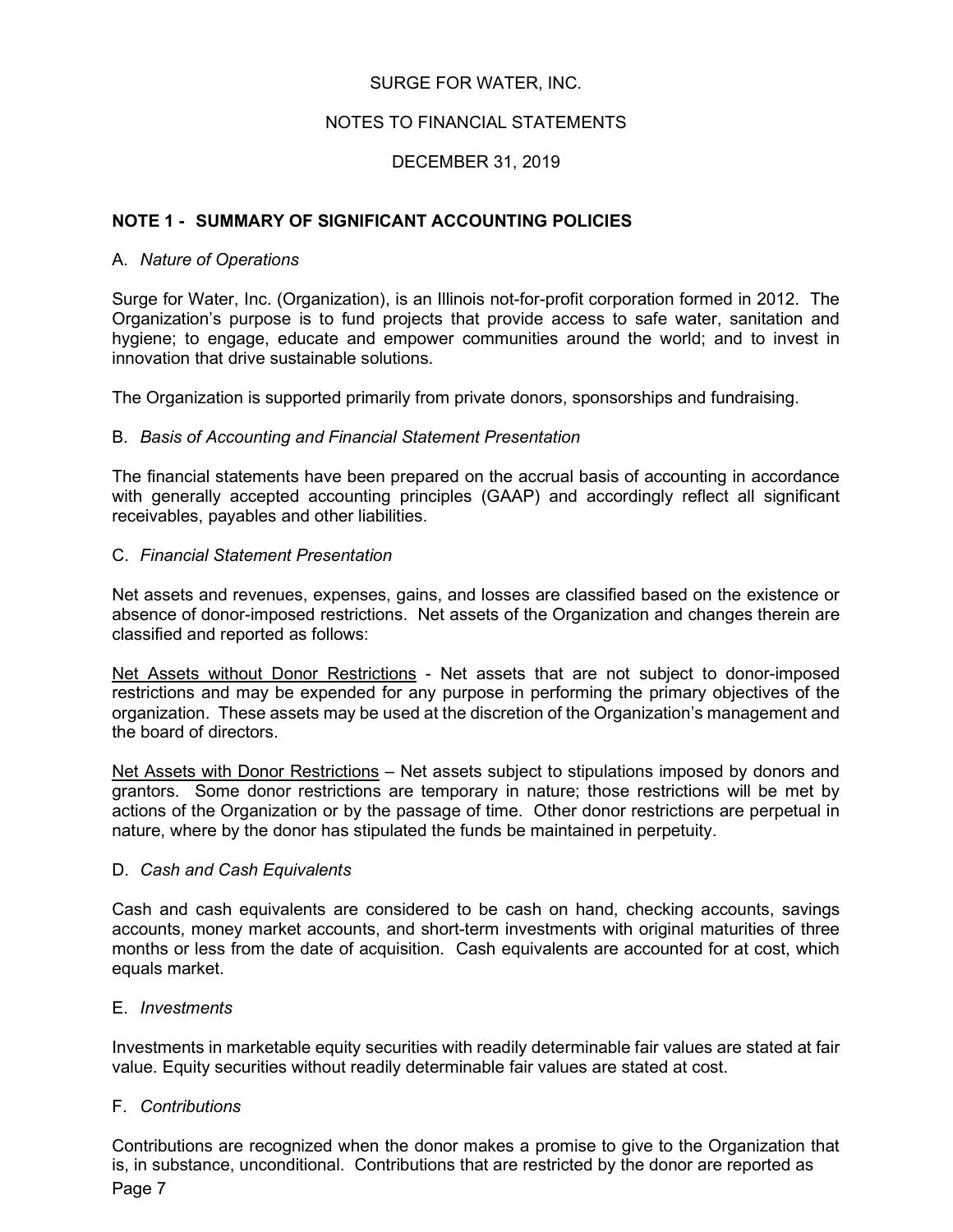# NOTES TO FINANCIAL STATEMENTS (Continued)

increases in net assets without donor restrictions if the restrictions expire in the fiscal year in which the contributions are recognized. All other donor-restricted contributions are reported as increases in net assets with donor restrictions. When a restriction expires, net assets are reclassified from net assets with donor restrictions to net assets without donor restrictions in the statement of activities. Contributions receivable are due in less than one year and Management represents that such amounts are 100% collectible; therefore, no allowance is provided in the financial statements.

# G. In-Kind Contributions

In-kind contributions, if any, of property and equipment are recorded as contribution at the estimated fair values of the property contributed at the date of donation.

In-kind contributions of services are recognized as contributions if the services (a) create or enhance non-financial assets or (b) require specialized skills, are provided by individuals possessing those skills, and would otherwise need to be purchased if not provided by donation. Many individuals volunteer their time and perform a variety of tasks that assist the Organization in carrying out their mission. However, these services do not meet the criteria for recognition as contributed services.

# H. Functional Allocation of Expenses

The costs of providing various programs and other activities have been summarized on a functional basis in the statement of activities and statement of functional expense. All direct expenses have been allocated to the respective function. Salaries are allocated based on the time spent on each activity.

# I. Estimates

Management uses estimates and assumptions in preparing financial statements. Those estimates and assumptions affect the reported amounts of assets and liabilities, the disclosure of contingent assets and liabilities and the reported revenue and expenses. Management evaluates, on an ongoing basis, the estimates and assumptions based on new information. Management represents that the estimates and assumptions are reasonable in the circumstances; however, actual results could differ from those estimates.

#### J. Income Tax Status

The Organization is exempt from federal income taxes under Section  $501(c)(3)$  of the Internal Revenue Code and reported no unrelated business income for the year ended December 31, 2019. Management represents there are no uncertain tax position or other provision for income taxes that should be recognized in these financial statements. In addition, the Organization qualifies to receive deductible charitable contributions pursuant to Section 170(b)(1)(A)(vi).

# NOTE 2 - CASH AND CASH EQUIVALENTS

The Organization maintains its cash and cash equivalent balance in several financial institutions. Deposits with financial institutions which includes deposits covered by federal depositing insurance or collateral held by the financial institutions.

# NOTE 3 - FAIR VALUE MEASUREMENT

The Organization's investments are reported at fair value in the accompanying statement of financial position. The methods used to measure fair value may produce an amount that may not be indicative of net realizable value or reflective of future fair values. Furthermore, although the

Page 8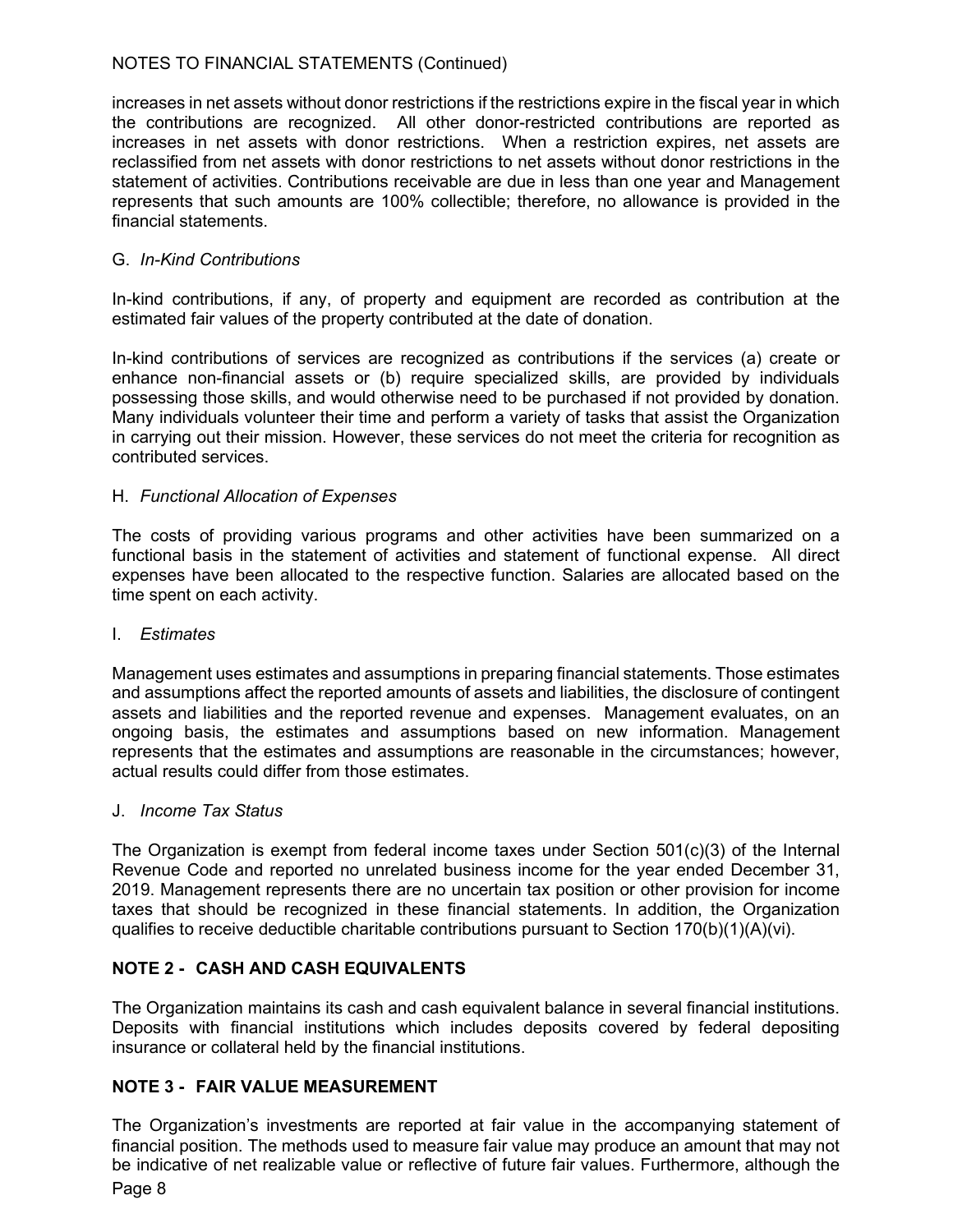### NOTES TO FINANCIAL STATEMENTS (Continued)

Organization believes its valuation methods are appropriate and consistent with other market participants, the use of different methodologies or assumptions to determine the fair value of certain financial instruments could result in a different fair value measurement at the reporting date. NOTES TO FINANCIAL STATEMENTS (Continued)<br>
Organization believes its valuation methods are appropriate and consistent with other no<br>
contricipants, the use of different methodologies or assumptions to determine the fair v

|               | Fair Value Measurements Using |                                                                                |
|---------------|-------------------------------|--------------------------------------------------------------------------------|
|               | Fair Value                    | Quoted Prices in<br>Active Markets for<br><b>Identical Assets</b><br>(Level 1) |
| <b>Stocks</b> | \$<br>15,184                  | \$<br>15,184                                                                   |
|               | \$<br>15,184                  | \$<br>15,184                                                                   |

The fair value measurement accounting literature establishes a fair value hierarchy that prioritizes the inputs to valuation techniques used to measure fair value. The hierarchy consists of three broad levels: Level 1 inputs consist of unadjusted quoted prices in active markets for identical assets and have the highest priority, Level 2 inputs consist of observable inputs other than quoted prices for identical assets and Level 3 inputs consist of unobservable inputs and have the lowest priority. The Plan uses appropriate valuation techniques based on the available inputs to measure the fair value of its investments. When available, the Association measures fair value using level 1 inputs because they generally provide the most reliable evidence of fair value. Level 3 inputs were only used when level 1 or level 2 inputs were not available. thing literature establishes a fair value hierarchy that prioritizes<br>used to measure fair value. The hierarchy consists of three<br>to d unadjusted quoted prices in active markets for identical<br>Level 2 inputs consist of obser echniques used to measure fair value. The hierarchy consists of three puts consist of unadjusted quoted prices in active markets for identical<br>pest proridy, Level 2 inputs consist of observable inputs other than quoted<br>is broad levels: Level 1 inputs consist of unadjusted quoted prices in active markets for identical<br>sases and have the highest priority. Level 2 inputs consist of observable inputs and have the louded<br>orices for identical as

#### Level 1 Fair Value Measurements

The fair value of mutual funds is based on quoted net asset values of the share held by the Association at year-end. The fair values of common stock, corporate bonds, and U.S. Government securities are based on quoted market prices. If inputs because they generally provide the most reliable evidence of fair value. Level 3 inputs<br>
Level 1 Fair Value Measurements<br>
Level 1 Fair Value Measurements<br>
Level 1 Fair Value Measurements<br>
The fair values of comm were only used when level 1 or level 2 inputs were not available.<br>Level 1 Fair Value Measurements<br>The fair value of mutual funds is based on quoted net asset values of the share held by the<br>Societion at year-end. The fair Level 1 Fair Value Measurements<br>
IThe fair value of mutual funds is based on quoted net asset values of the share held by the<br>
Association at year-end. The fair values of common stock, corporate bonds, and U.S.<br>
Sovernmen

# NOTE 4 - INVESTMENTS

Investments held by the Organization are stated at fair market value and consist of the following at December 31, 2019:

|               |        | <b>Fair Market</b> |        | Unrealized   |
|---------------|--------|--------------------|--------|--------------|
|               | Cost   | Value              |        | Appreciation |
| <b>Stocks</b> | 12.219 | 15.184             | ۰D     | 2,965        |
|               | 12.219 | \$<br>15,184       | ¢<br>จ | 2,965        |

Investment income for the year ended December 31, 2019 consists of the following:

| Unrealized Gain/(Loss) on Investments | S | 2.965 |
|---------------------------------------|---|-------|
| Realized Gain(Loss) on Investments    |   | 50    |
| Interest and Dividends                |   | 130   |
|                                       |   | 3.145 |

# NOTE 5 - AVAILABILITY AND LIQUIDITY

The following table shows the total financial assets held by the Organization and the amounts of those financial assets that could be readily made available within one year of the balance sheet date to meet general expenditures: